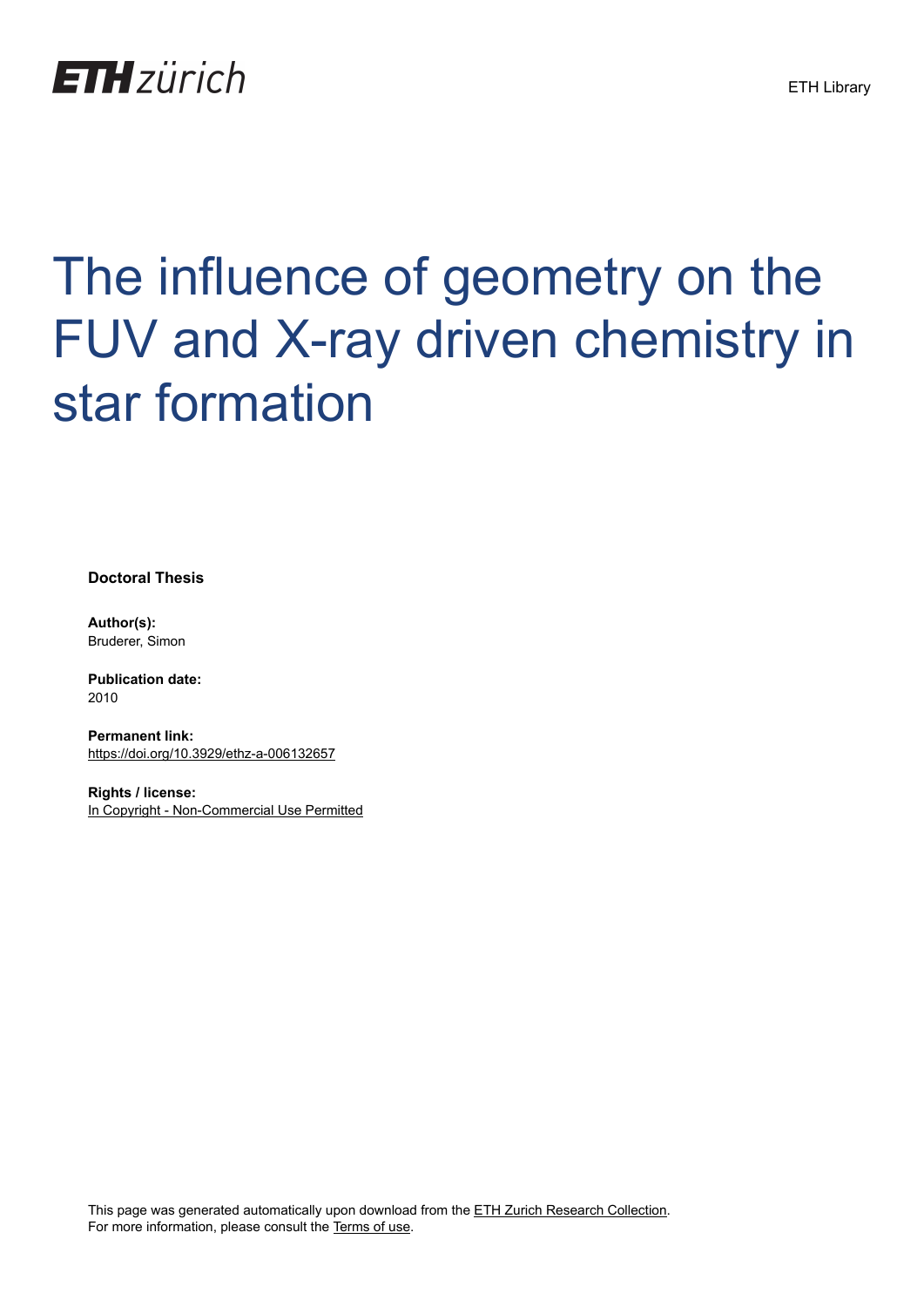## The influence of geometry on the FUV and X-ray driven chemistry in star formation

A dissertation submitted to

ETH Zurich

for the degree of Doctor of Sciences

presented by

Simon Bruderer

Dipl. Phys. ETH born August 20, 1979 citizen of Herisau (AR)

accepted on the recommendation of

Prof. Dr. Arnold O. Benz, examiner Prof. Dr. Michael R. Meyer and Prof. Dr. Ewine F. van Dishoeck co-examiners

2010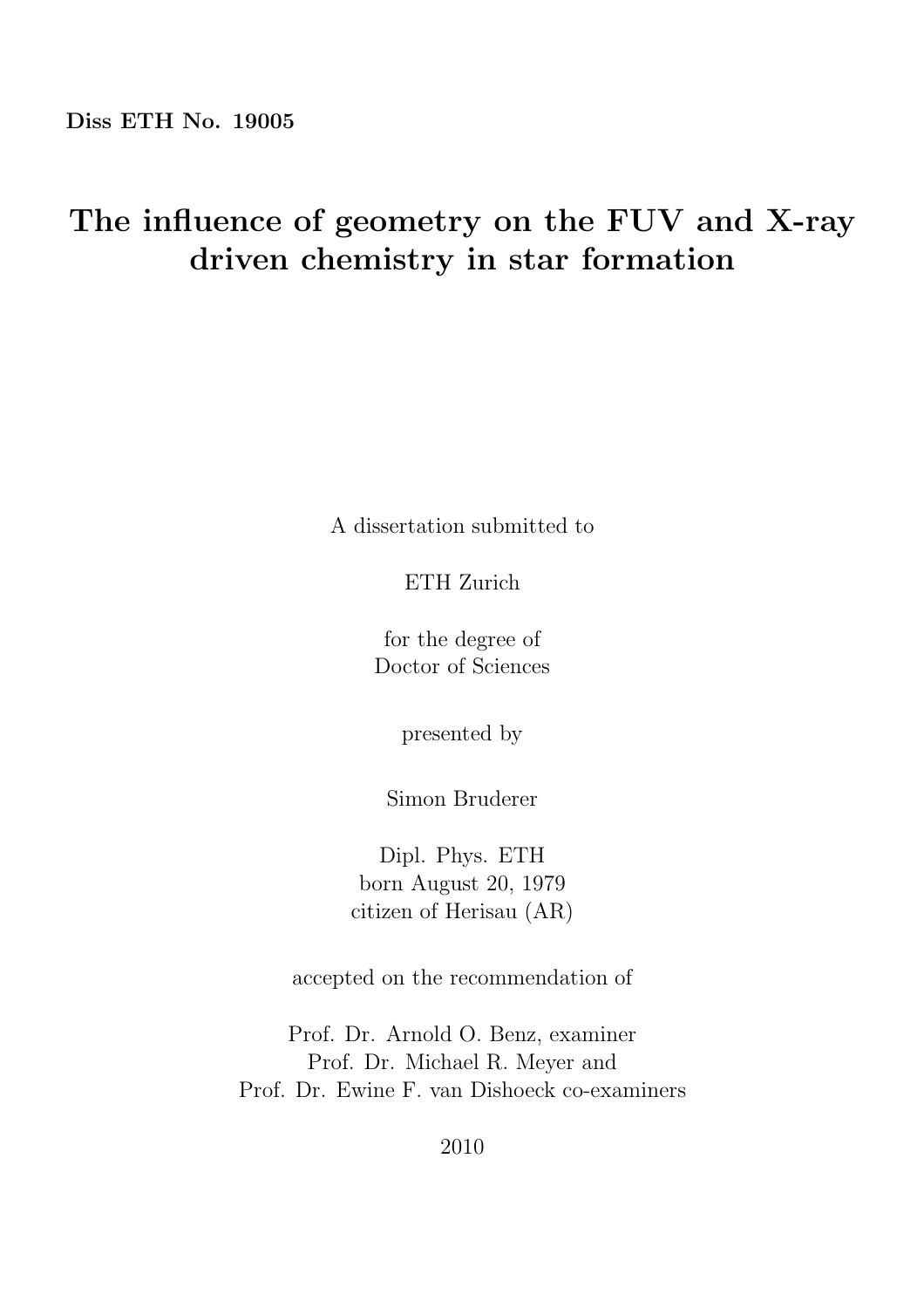## Abstract

This thesis is devoted to the study of the chemistry in envelopes of young stars. Stars form in molecular clouds, composed of huge amounts of molecular gas and small dust grains. Gravitation contracts the cloud until protostars are born in the densest region of the cloud. Low-mass stars with masses similar to our sun slowly reach the main-sequence, while they disperse the cloud that gave birth to them by outflows, stellar winds and radiation. In this young phase, a planetary system surrounding the protostar may form. High-mass stars, with masses larger than about eight solar masses, reach the main-sequence while still deeply embedded in their natal cloud. Their luminosity may exceed 10000 times the solar luminosity. Due to their high surface temperature, most radiation is emitted at ultraviolet wavelengths. Also, strong X-ray radiation has been observed towards both low-mass and high-mass protostars. As the cloud collapses, angular momentum must be carried away to prevent the protostar from being disrupted by rotational forces. The observed fast outflows of molecular gas together with magnetic fields are believed to carry away the angular momentum. Outflows can etch large cavities into the envelope. If the shape of the cavity allows protostellar radiation to escape and to directly irradiate the envelope at the edge of the cavity a peculiar region is formed. These so called outflow-walls are characterized by a high temperature and strong far ultraviolet (FUV) radiation that can significantly alter the chemical composition. For example a large amount of simple molecules like light hydrides  $(OH, OH^+, CH, CH^+, SH, SH^+, NH, NH^+)$  is found in the outflow-walls. The Herschel Space Observatory allows for the first time to study the infrared line radiation of light hydrides at sufficient angular and spectral resolution. In this work, we study the proposal of directly irradiated outflow walls by observations and numerical models. We concentrate on the study of the high-mass star forming region AFGL 2591, situated in the constellation of Cygnus at a distance of approximately 1 kpc (about 3000 light years).

In the introduction of the work (Chapter 1), we give a short review of star formation and the involved physical processes. In particular, we discuss the formation of low-mass and high-mass stars in the interstellar medium, the feedback of the protostar to its environment and the physical structure of a envelope surrounding a young star. The chemical reaction network, the formation of molecular lines and heating by continuum radiation is summarized. We discuss the foundations for numerical modelling of the processes.

In Chapter 2, we introduce a novel approach to model chemical abundances. We adopt a previously published computer code (Doty et al. 2002, 2004; Stäuber et al. 2004, 2005) to calculate chemical abundances in gas with strong UV irradiation. The code is used to calculate a grid of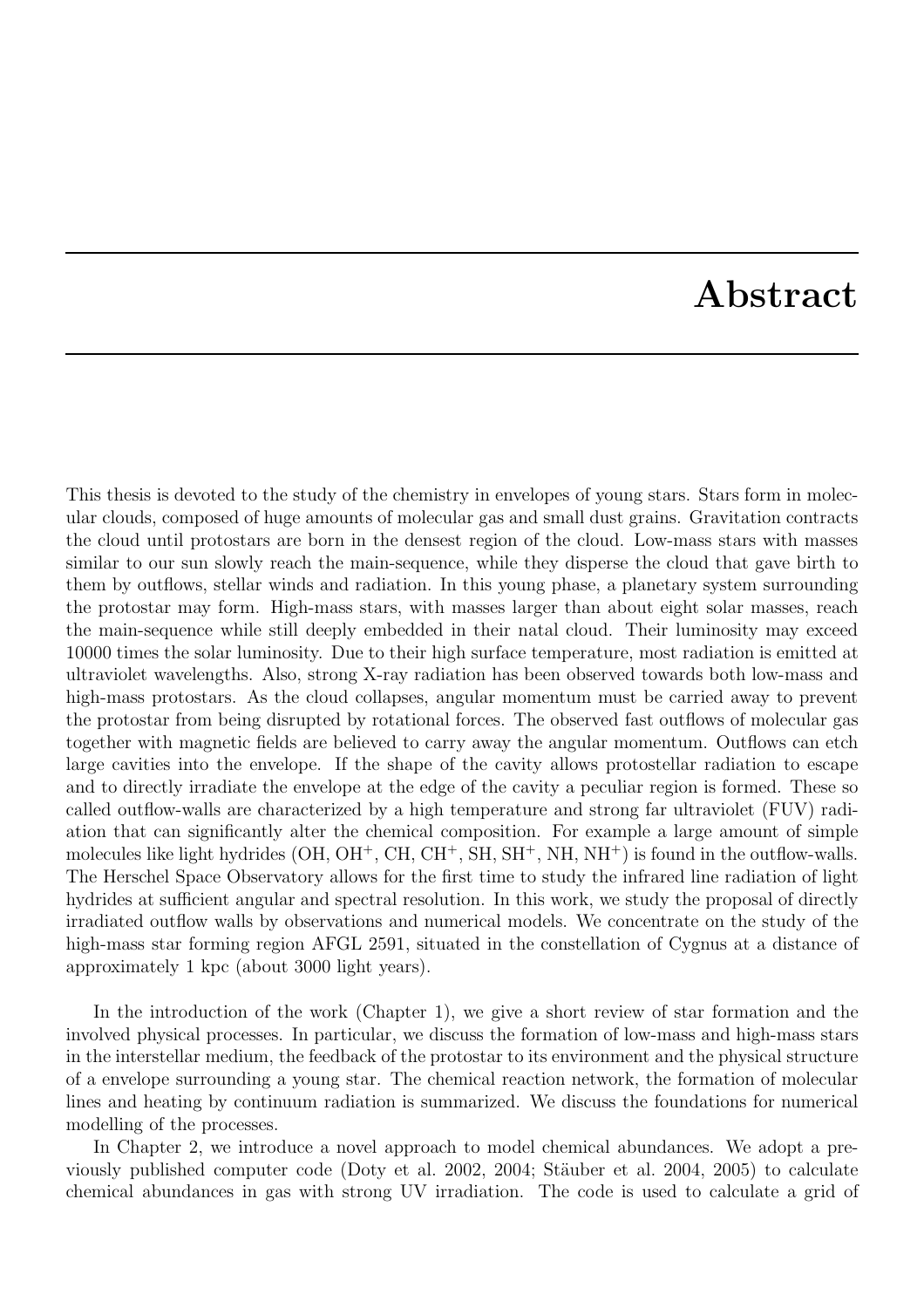chemical abundances, consisting of about 100000 models. Abundances can then be quickly interpolated from this look-up table. This method is orders of magnitude faster than previous models and allows to study envelopes with a realistic multi-dimensional geometry rather than spherical symmetry, assumed in most previous models. The accuracy of the approach is verified and found to be very good with a mean deviation of 35 % to fully calculated models, very small in comparison with the uncertainties of the modeling. We find that cosmic-ray and X-ray driven chemistry is very similar, except for regions with very strong X-ray irradiation. This has the observational consequence that molecular tracers of X-rays are hard to distinguish from cosmic-ray ionization tracers.

A two dimensional axisymmetric model of the high-mass star forming region AFGL 2591 is introduced in Chapter 3, to study the proposal of directly irradiated outflow walls. Based on a density structure, constrained from observations (van der Tak et al. 1999), the far ultraviolet irradiation of the envelope is calculated using a Monte Carlo radiative transfer code that considers the scattering and attenuation by dust grains. The temperature of the gas is next calculated, self-consistently with the chemical abundances. The chemical abundances enter through the cooling rates, for example of the atomic fine structure line of ionized carbon  $(C^+$  at 158  $\mu$ m). We obtain the chemical abundances with the method introduced in the previous chapter. Using the new model, we study the molecular emission of ionized carbon monoxide  $(CO<sup>+</sup>)$ . Synthetic maps of the emission are calculated and compared to observations. We find that the small layer of the outflow walls entirely dominates the molecular flux. The model explains both the detection with the JCMT single-dish telescope (Stäuber et al. 2007) and the non-detection in new data obtained with the Submillimeter Array interferometer.

Chapter 4 presents new observations of AFGL 2591 carried out using the Submillimeter Array. In combination with observations by Benz et al.  $(2007)$ , we find emission of CS and HCN along the outflow region. The regions with molecular emission are spatially coincident, which are interpreted by a chemical model as dense and hot regions irradiated with FUV radiation. This is in agreement with the proposal of directly irradiated outflow walls.

A new method and computer code to model molecular line radiation is introduced in Chapter 5. Based on the escape probability approximation, it is much faster than other radiative transfer methods. The method is implemented to model line radiation of 1D spherical symmetric, 2D axisymmetric or 3D regions. We discuss a method to accelerate convergence, verify the code by different benchmark problems and study the accuracy of the method. We find good agreement with exact methods.

In Chapter 6, we extend the axisymmetric model of AFGL 2591 from Chapter 3, using a Monte Carlo radiative transfer method to self-consistently calculate the heating by dust continuum radiation. A grid of models with different shapes of the outflow cavity and protostellar properties is calculated. We find a relatively small dependence of the FUV irradiated and heated amount of gas depending on the cavity shape, as long as the geometry allows the FUV radiation to escape from the innermost region. However, the size of the warm region with temperatures above 100 K but without FUV irradiation depends strongly on the shape of the cavity. This region is important for molecules like for example water. The model is used together with the code for molecular line radiation from Chapter 5, to predict line fluxes of light hydrides that will be observed with the Herschel Space Observatory. We find that the emission of outflow wall enhanced species should be easily detectable.

Conclusions and an outlook on future work end the thesis (Chapter 7).

Zurich, March 2010 Simon Bruderer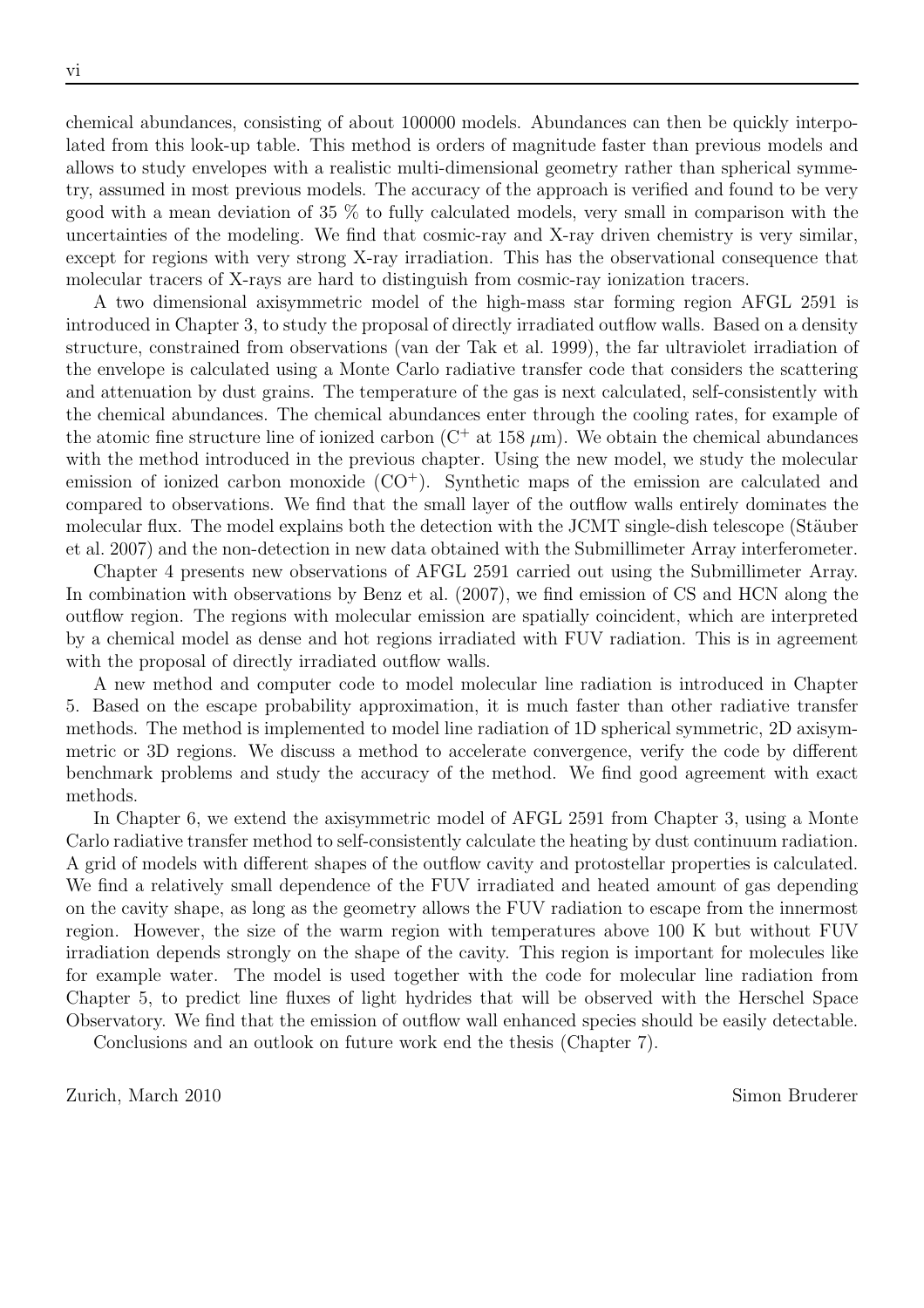## Zusammenfassung

Diese Dissertation widmet sich dem Studium der Chemie in Hüllen von jungen Sternen. Sterne entstehen in Molekülwolken, welche aus riesigen Mengen von molekularem Gas und kleinen Staubkörnern bestehen. Die Wolken werden durch die Gravitation kontrahiert, bis Protosterne in ihren dichtesten Regionen entstehen. Massearme Sterne (mit Masse ähnlich unserer Sonne) erreichen langsam die Hauptreihe, während ihre Ausflüsse, Sternwind und Strahlung, die Hülle, aus der sie geboren worden sind, auflösen. In dieser jungen Phase des Sternenlebens kann auch ein Planetensystem um den Stern gebildet werden. Massereiche Sterne (mit Massen grösser als ungefähr der achtfache Sonnenmasse) erreichen die Hauptreihe bereits, wenn sie noch tief in ihrer Hülle eingebettet sind. Die Leuchtkraft solcher Sterne kann stärker als die 10000 fache Sonnenleuchtkraft sein. Wegen ihrer hohen Oberflächentemperatur wird die meiste Strahlung im Ultravioletten emittiert. Bei massearmen und massereichen Protosternen wird starke Röntgenstrahlung beobachtet. Wenn die Hülle wegen der Gravitationskraft kollabiert, muss Drehmoment abgeführt werden, um den Stern vor dem Zerreissen durch Zentrifugalkräfte zu bewahren. Dies geschieht durch schnelle molekulare Ausflüsse in Kombination mit Magnetfeldern. Die molekularen Ausflüsse können grosse Hohlräume in die Hülle des Protosterns fressen. Sofern die Form dieser Hohlräume es zulässt, kann Strahlung vom Protostern entweichen und die Hülle am Rande der Hohlräume direkt bestrahlen, wodurch eine Region mit speziellen physikalischen Bedingungen entsteht. Diese sogenannten Ausflusswände sind durch eine hohe Temperatur und starke Bestrahlung im fernen Ultraviolett charakterisiert. Dadurch wird die chemische Zusammensetzung stark verändert. Zum Beispiel entsteht eine grosse Menge leichter Hydride (OH, OH<sup>+</sup>, CH, CH<sup>+</sup>, SH, SH<sup>+</sup>, NH, NH<sup>+</sup>). Mit dem Weltraum-Teleskop "Herschel" können solche Hydride zum ersten Mal mit einer guten räumlichen und spektralen Auflösung beobachtet werden. In dieser Arbeit studieren wir das Szenario direkt bestrahlter Ausflusswände mit Beobachtungen und numerischen Modellen. Wir konzentrieren uns auf das massereiche Sternentstehungsgebiet AFGL 2591, das sich im Sternbild des Schwan in einer Entfernung von etwa 1 kpc (3000 Lichtjahre) befindet.

In der Einleitung zu dieser Arbeit (Kapitel 1) wird eine kurze Zusammenfassung der Sternentstehung und der beteiligten physikalischen Effekte gegeben. Wir besprechen die Entstehung von massearmen und massereichen Sternen in der Interstellaren Materie, die Rückkopplung des jungen Sterns auf seine Umgebung und die physikalische Struktur von Hüllen um Protosterne. Eine Zusammenfassung über chemische Reaktionen, molekulare Strahlungsprozesse sowie die Heizung durch Kontinuumstrahlung des Staubs wird ebenso gegeben. Die numerische Modellierung der besprochenen Prozesse wird kurz erläutert.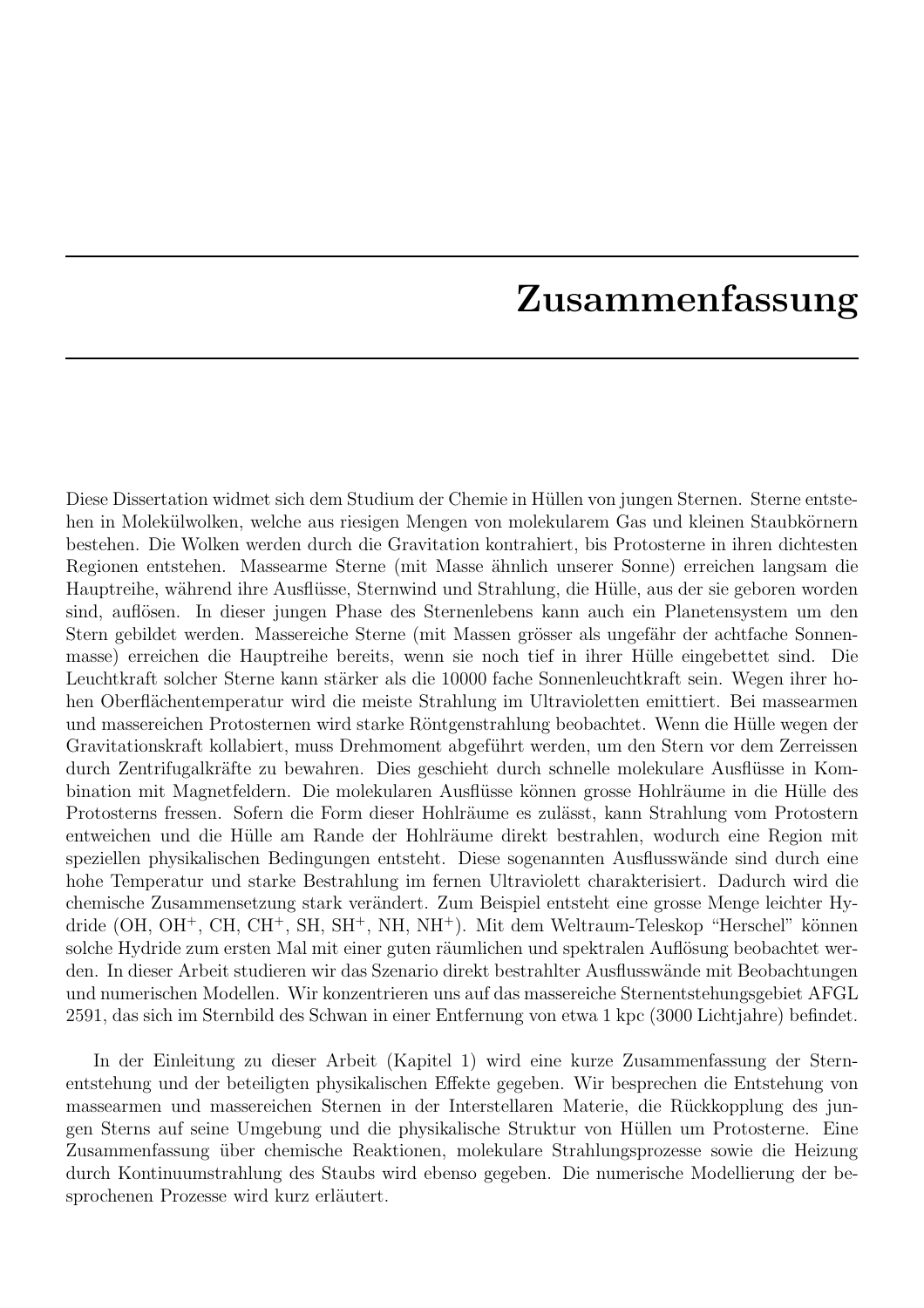In Kapitel 2 wird eine neuartige Methode zur Modellierung von chemischen Häufigkeiten eingeführt. Wir passen ein zuvor publiziertes Computerprogramm (Doty et al. 2002, 2004; Stäuber et al. 2004, 2005) an, um chemische Häufigkeiten in Regionen mit starker Bestrahlung im fernen Ultraviolett zu berechnen. Mit dem Programm wird eine Tabelle von chemischen Häufigkeiten angelegt, welche aus etwa 100000 Einträgen besteht. Die Häufigkeiten können dann aus dieser Tabelle interpoliert werden. Die vorgestellte Methode ist wesentlich schneller als frühere Rechnungen. Dies erlaubt Hüllen mit realistischer Geometrie zu berechnen und nicht nur Modelle in sphärischer Symmetrie wie in früheren Arbeiten. Wir verifizieren die Genauigkeit der Interpolationsmethode und finden mittlere Abweichungen von 35 %, was sehr klein ist im Vergleich zu den Unsicherheiten der Modellrechnung. Wir finden sehr kleine Unterschiede in der Chemie von Regionen mit Röntgenbestrahlung im Vergleich mit Regionen wo kosmische Strahlen (Protonen, α-Teilchen) wirken. Dies bedeutet, dass diese Regionen durch Beobachtung schwer unterscheidbar sind.

In Kapitel 3 wird ein zweidimensionales Modell des massereichen Sternentstehungsgebiets AFGL 2591 konstruiert, damit das Szenario von direkt bestrahlten Ausflusswänden studiert werden kann. Wir nehmen Achsensymmetrie an. Das Modell basiert auf einer Dichtestruktur, die durch Beobachtungen gewonnen wurde (van der Tak et al. 1999). In einem ersten Schritt wird die Ultraviolett-Strahlung in der Hülle mit eine Monte-Carlo Strahlungstransport-Programm berechnet, unter Berücksichtigung von Streuung und Absorption durch Staub. Die Gas-Temperatur wird dann selbstkonsistent mit den chemischen Häufigkeiten berechnet. Dies ist nötig, da die Kühlungsraten von den Häufgkeiten abhängen. Ein wichtiges Beispiel für einen Kühlungsprozess ist die atomare Feinstruktur-Linie von ionisiertem Kohlenstoff, die bei 158  $\mu$ m strahlt. Mit dem neuen Modell studieren wir die molekulare Strahlung von ionisiertem Kohlenstoff-Monoxid (CO<sup>+</sup>). Karten (Bilder) der molekularen Emission werden simuliert und mit Beobachtungen verglichen. Wir finden, dass alle Strahlung des Moleküls aus der dünnen Schicht der Ausflusswänden kommt. Unser Modell erklärt die von Stäuber et al. (2007) mit dem JCMT Teleskop beobachtete Emission des Moleküls. Es kann aber auch erklären, wieso in neu durchgeführten Beobachtungen mit dem Submillimeter Array Interferometer das Molekül nicht detektiert wurde.

Kapitel 4 stellt neue Beobachtungen von AFGL 2591 vor, welche mit dem Submillimeter Array durchgeführt wurden. Die Beobachtungen wurden mit jenen von Benz et al. (2007) kombiniert. Wir finden Strahlung von CS und HCN entlang der Ausfluss-Region. Die Strahlung der beiden Moleküle ist räumlich korreliert. Mit einer Modellrechnung können wir diese Korrelation als Region mit heissem und dichtem Gas unter starker UV-Bestrahlung deuten. Diese Beobachtung stimmt mit dem Vorschlag der direkt bestrahlten Ausflusswänden überein.

Kapitel 5 bespricht eine neue Methode zur Berechnung von molekularer Linenemission und ihre Implementierung als Computerprogramm. Die Methode geht von der "Escape-Probability" Approximation aus und ist wesentlich schneller als andere Rechenmethoden. Die Methode wird implementiert, um sphärisch symmetrische, achsensymmetrische oder beliebige dreidimensionale Probleme zu lösen. Wir besprechen eine Technik, um die Konvergenz der Methode zu beschleunigen. Der Code wird mit verschiedenen Test-Problemen verifiziert. Wir finden eine gute Ubereinstimmung der ¨ Resultate mit jenen einer Rechnung ohne Approximationen.

In Kapitel 6 wird das achsensymmetrische Modell aus Kapitel 3 mit einem Strahlungstransport Code erweitert, um die Heizung durch die Staubkontinuum-Strahlung selbstkonsistent zu berechnen. Eine Anzahl Modelle mit verschiedenen Formen der Ausfluss-Kavität und verschiedenen Eigenschaften des jungen Protosterns wird berechnet. Wir finden eine relativ kleine Abhängigkeit der warmen Masse mit starker UV-Bestrahlung von der Form, solange die Form das Entweichen der Strahlung aus dem innersten Teil zulässt. Die Grösse der warmen Region ohne starke UV-Bestrahlung hängt hingegen stark von der Form ab. Diese Region ist wichtig, da eine grosse Menge Wasser in ihr entstehen kann. Die Modelle werden zusammen mit dem Strahlungstransport-Code aus Kapitel 5